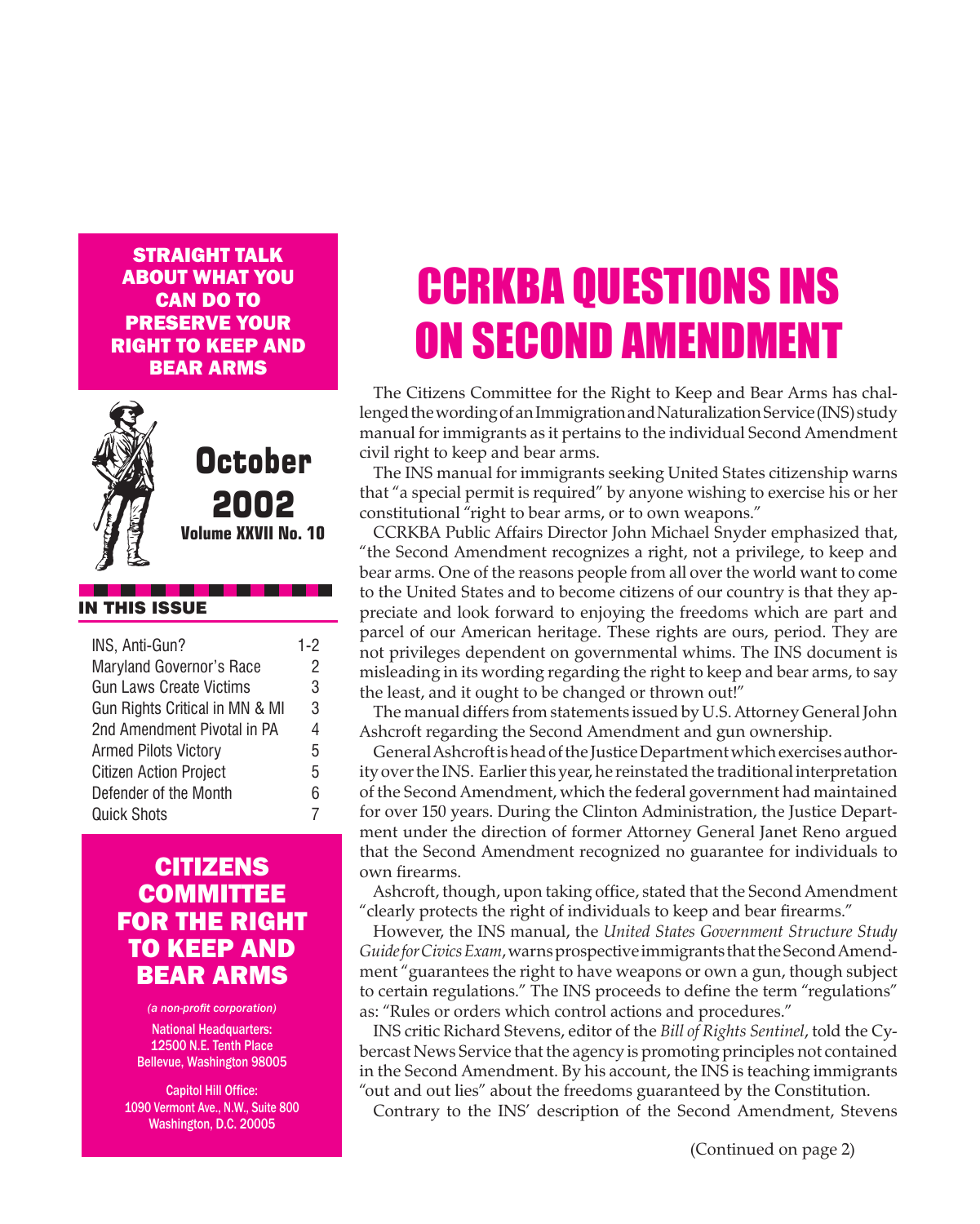### GUNS MAJOR ISSUE IN MARYLAND RACE

As with races in three other states, gun control is turning out to be a major issue in the Maryland gubernatorial campaign this year.

Last month, the Republican nominee for governor, U.S. Rep. Robert L. Ehrlich, Jr., said that if he is elected to the office he will review Maryland's strict gun control laws. He said he will consider asking the General Assembly to repeal two of the most comprehensive measures if they proved ineffective.

"It's time to take a look at what's passed over the last 16 years and see what's worked and what's not," he said.

Surprisingly, even the *Washing-*

#### INS . . . Anti-gun?

(Continued from page 1)

said, "There is absolutely no special permit requirement anywhere in the Constitution and Bill of Rights." There is no provision for "certain regulations" either, he said.

INS spokesperson Niki Edwards told CNSNews.com that the information contained in the study guide is devoted to teaching immigrants the "main principles" of the Constitution and should not be literally interpreted.

"It's not a verbatim account of the Constitution," Edwards said. The intent of the guide is only to "describe" the Constitution to immigrants, she said.

 "parenthetical statements," she said, Edwards said the INS only added the terms "special permit" and "certain regulations" in order to help explain to immigrants how "certain (constitutional) rights may be limited or regulated at the state level." Such "give them an idea of what the federal

*ton Post* offered some veracity to his claims. In a Sept. 23 report, the newspaper acknowledged that a 1996 gun law cracking down on straw purchases "has proved so unwieldy and difficult to enforce that the state attorney general's office says it knows of only two cases that have resulted in convictions in the past two years."

Another law supported by his opponent, anti-gun Lt. Gov. Kathleen Kennedy Townsend, was Maryland's so-called Responsible Gun Safety Act of 2000. This one authorized police agencies to keep a "ballistic fingerprint" of every new handgun sold in Maryland. So far, not one arrest has resulted from this legislation.

Another section of the law mandates a five-year prison sentence for any convicted felon caught with a firearm. Prosecutors and judges are now complaining that the law threatens to clog the courts.

Ehrlich said he doubted that several major gun laws passed by the General Assembly and signed into law by anti-gun Gov. Parris Glendening had reduced gun violence. He noted laws intended to regulate inexpensive handguns and require ballistic fingerprinting deserved particular scrutiny.



*"Straight talk about what you can do to preserve your right to keep and bear arms."*

| Editor                   | John M. Snyder   |
|--------------------------|------------------|
| Publisher                | Alan M. Gottlieb |
| <b>Managing Editor</b>   | J. H. Versnel    |
|                          | Dave Workman     |
| <b>Associate Editors</b> | Mike Connelly    |
|                          | Tom Gresham      |
|                          | Merrill Jacobs   |
|                          | <b>Bob Kukla</b> |
|                          | Peggy Tartaro    |
|                          | Joe Waldron      |
|                          |                  |

**POINT BLANK** is published monthly by Citizens Committee for the Right to Keep and Bear Arms, Liberty Park, 12500 N.E. Tenth Place, Bellevue, Washington 98005.

Copyright © 2002 CCRKBA

Correspondence and manuscripts should be sent to **POINT BLANK**, CCRKBA, 1090 Vermont Ave., N.W., Suite 800, Washington, D.C. 20005 *Address Change:* Write new address, city, state, and zip code on a plain piece of paper. Attach mailing label from an issue of **POINT BLANK** and send to CCRKBA, 12500 N.E. Tenth Place, Bellevue, Washington 98005. Please allow four to six weeks for change to become effective.

law is."

 know that there may be a "change" in Further, she said immigrants need to their constitutional rights at the state or local level.

She noted also, though, that a replacement for the current "study" is under consideration.

U.S. Department of Justice spokesperson Monica Goodling refused to comment on the INS' interpretation of the Second Amendment and the differences between it and the statements issued by Ashcroft.

Instead, Goodling cited a Nov. 9, 2001 memorandum from Ashcroft to "All United States Attorneys" pertaining to the *United States v. Emerson* case, in which the Fifth U.S. Circuit Court of Appeals upheld a federal statute designed to keep firearms away from those who had been issued judicial restraining orders.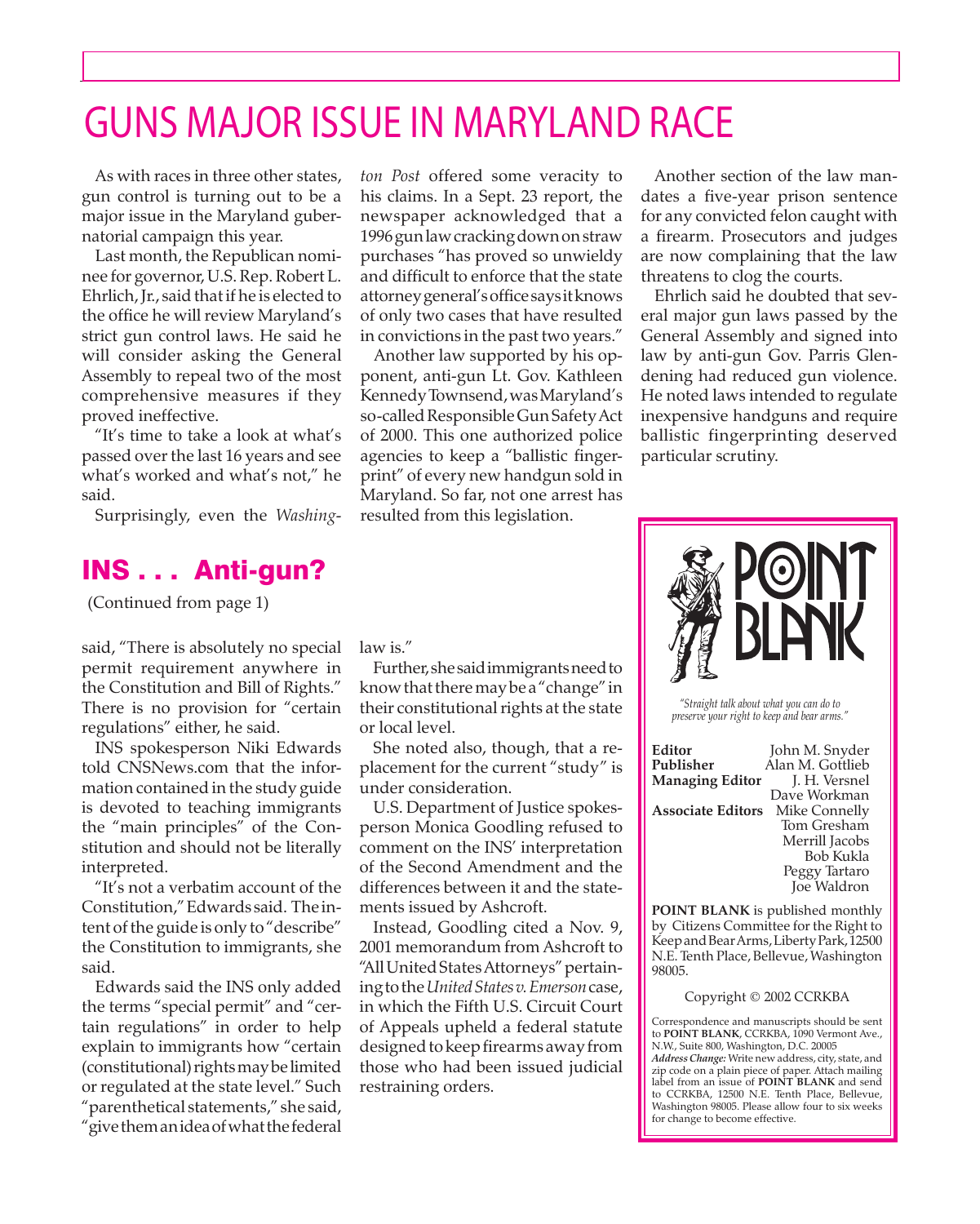### GUN LAWS CREATE HELPLESS VICTIMS IN CALIFORNIA

Once again, anti-gun laws in California have created defenseless victims out of innocent, and unarmed, citizens as a man armed only with a knife was able to attack a Greyhound bus driver, causing the bus to crash and two passengers to die.

Joe Waldron, executive director of the Citizens Committee for the Right to Keep and Bear Arms (CCRKBA), said the October 1 attack in San Joaquin, Calif. is an outrage that could be prevented, or at least deterred, by an armed citizenry. He said this crime is reminiscent of last year's deadly knife attack on a bus in Tennesse, in which six people, including the perpetrator, were killed.

"Anti-self defense laws that disarm law-abiding citizens simply create opportunities for thugs, lunatics and terrorists," Waldron stated.

"If Californians enjoyed the same right-to-carry protections as citizens in 32 other states, and if there were no regulations barring them from traveling armed, this kind of crime could beprevented.

"Whether it's a slasher on a bus, a crazed gunman on a commuter train, or a terrorist in an airplane, the presence of a firearm in the hands of someone who knows how to use it could prevent a tragedy and preserve innocent lives," he added.

Waldron noted that at least two terrorist attacks in Israel have been prevented by armed citizens in recent months. A would-be suicide bomber was shot dead at an Israeli supermarket by a woman shopper. A gunman shooting at a bus was shot by an armed citizen. Recently, the Israeli government announced

it would issue 60,000 more gun permits, allowing more citizens to carry firearms.

"No matter what they officially call it, a knife attack on a bus is as much an act of terrorism as blowing up a bus is in Tel Aviv," Waldron said. "We hear lots of talk about homeland security, but in the final analysis, we've had homeland security since the Bill of Rights was adopted. It's called the Second Amendment.

"The individual right to keep and bear arms that the Second Amendment affirms," he continued, "is just as important now as it was two hundred years ago. In Louisiana, Gov. Mike Foster advised women in Baton Rouge to consider arming themselves against a serial killer. Why can't they realize in California what they realize in Louisiana?"

### GUN RIGHTS A CRITICAL ISSUE IN MINNISOTA & MICHIGAN

In the gubernatorial contests in Minnesota and Michigan, guns and how the candidates have dealt with concealed carry reform are prominent issues.

In Minnesota, concealed carry reform is a hot button topic with the Democrat candidate firmly opposed, the Republican in favor.

Meanwhile, the Michigan race has gun owners recalling, or being reminded of, the heated opposition to CCW reform mounted by Democrat Jennifer Granholm, who fought that state's new concealed carry law as Michigan Attorney General. Republican Lt. Gov. Dick Posthumus has historically backed gun rights.

Minnesota's Democrat Farm Labor (DFL) candidate Roger Moe is an unabashed anti-gunner, while Republican Tim Pawlenty has emerged as a stalwart supporter of gun rights

issues, including concealed carry.

While Granholm is the media favorite in Michigan, the recent Congressional primary contest between Democrats Lynn Rivers and John Dingell served as a reminder that gun control nowadays can be a political kiss of death. Rivers tried to make the election a referendum on guns, citing Dingell's long association with the gun rights cause and his former service on the NRA Board of Directors, while Dingell simply stood on his record. Rivers lost that race by nearly 20 points.

Though favored to win by her media cheerleaders, Granholm lately has been taking no chances, attempting to soft-peddle her previously hysterical anti-gun positions. Whether it works remains to be seen, as gun rights activists labor at the grassroots

level to get out the vote.

Lining up against CCW reform in Minnesota are liberals and the Minnesota Police and Peace Officers Association. Supporting it are gun owners across the state. In a noticeable split, the Minneapolis police union has endorsed Pawlenty, apparently not concerned about his position on CCW reform.

Equally transparent to Michigan gun owners, though portrayed as riding a political juggernaut , Granholm may never be able to convince gun owners in her state that she is re-evaluating her position on CCW and gun rights. If she wins, there is the fear that she will revert to her original anti-gun positions, which she may have softened, but not repudiated.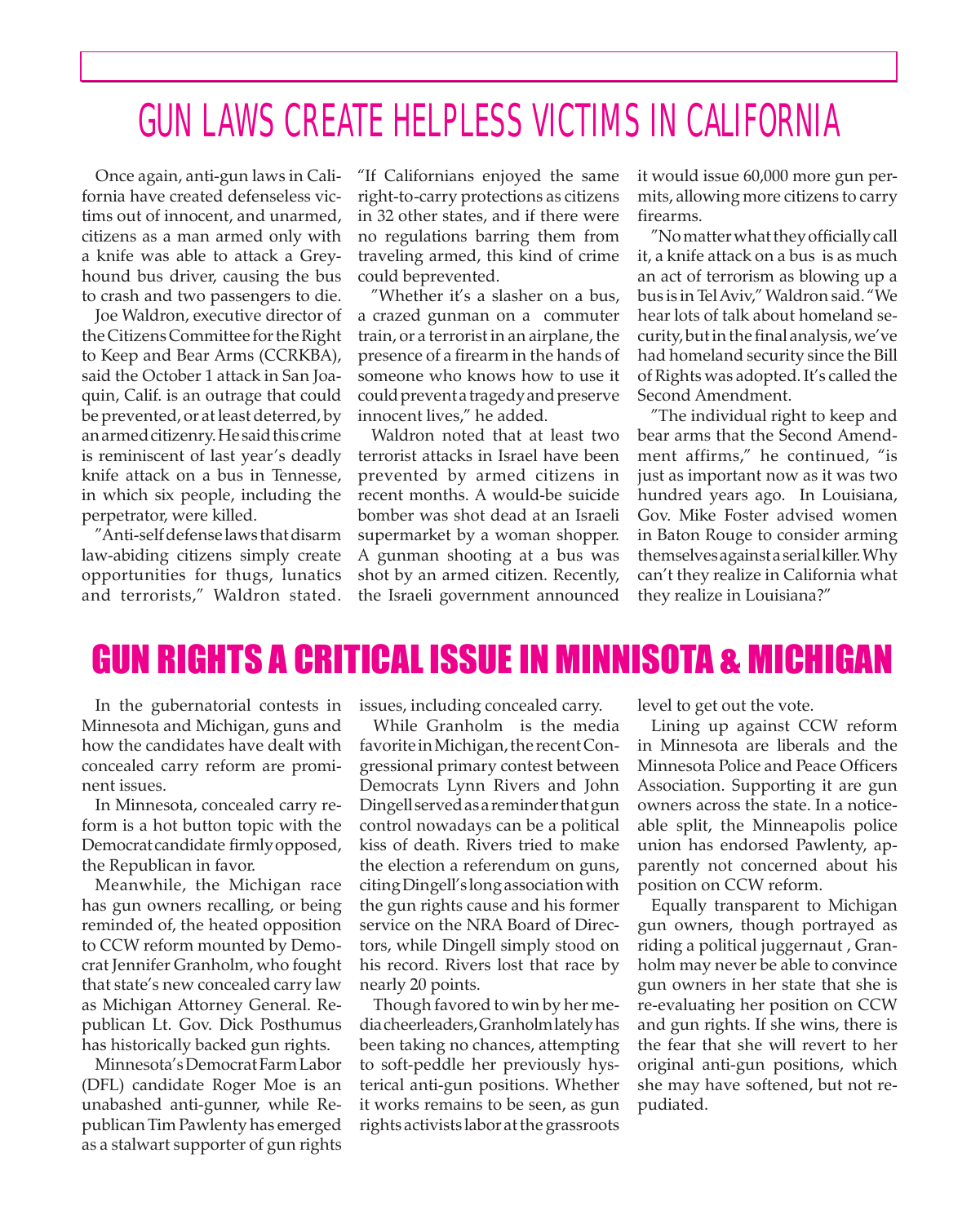#### *CCRKBA Special Report:* GUN ISSUE BIG FACTOR IN PENNSYLVANIA RACE

Pennsylvania this fall is the scene of a major gubernatorial race in which gun control has become a central issue. The other states are also detailed in this issue.

"In next month's Pennsylvania gubernatorial election, former Philadelphia Mayor Ed Rendell's anti-gun record could well come back to haunt him," warned CCRKBA Public Affairs Director John Michael Snyder.

Rendell is the Democratic nominee for governor. When he was mayor of Philadelphia, he sought passage of a one-gun-a-month bill for the entire state. Rendell defeated pro-gun Democrat Bob Casey to be the party standard-bear in this fall's gubernatorial contest. After Casey's defeat, the Brady Campaign to Prevent Gun Violence waxed enthusiastic over Rendell's victory.

"As we work to create an America free from gun violence," said Brady Campaign President Michael D. Barnes, "Ed Rendell is a leader who is capable of making this dream a reality for the residents of Pennsylvania."

In late August, though, Kenneth P. Vogel of the *Pennsylvania Times Leader's* Harrisburg Bureau, noted that, "gun control is about as popular with the Northeast's many hunters as Brussels sprouts are with the average first-grade class.

"Republican gubernatorial candidate Mike Fisher, the state's attorney general, is hoping to capitalize on the gun control aversion to win support from Northeast Democrats by highlighting Democratic candidate Ed Rendell's plan to limit handgun purchases to one per person per month."

In Nanticoke, Ken Piestrak, owner of Piestrak's Gun Shop, declared flatly that, "if you're for gun control up in this area – it doesn't matter if you're a Democrat or a Republican – you're not going to get many votes."

In an attempt to soft-pedal the anti-gun nature of his campaign, a Rendell spokesman indicated that Rendell's plan is intended to make things difficult for illicit gun traffickers, not sportsmen.

Piestrak, however, and Mike Protz, owner of Holsted Electronics and Sporting Goods in Susquehanna County, pointed out that there are many legitimate reasons why sportsmen would want to buy more than one handgun per month.

Both Protz and Piestrak said they are registered Democrats, but both plan to discourage sportsmen from voting for Rendell because of his handgun limit plan. Pennsylvania long has been known as a state in which the rate of legitimate gun ownership is high and in which there are a large number of licensed hunters.

Kent Gates, the campaign manager for GOP gubernatorial nominee Mike Fisher, reiterated Fisher's opposition to any gun control measures.

"Northeast Pennsylvania will be a critical area for us," Gates said. "There's an opportunity for us to pick up conservative Democrats who would have supported Bob Casey."

They will try to do that by highlighting social "wedge issues," such as gun control, said veteran political pollster G. Terry Madonna of Millersville University. Socially conservative Democrats in Luzerne and Lackawanna counties tend to oppose gun control, Madonna said.

Local Democratic state legislators maintain that Rendell's gun control position is less important to voters than his plans to provide more assistance to senior citizens and his plans for growth in small and mid-sized cities.

Interestingly, State Sen. Robert Mellow of Peckville, as well as State

Reps. Kevin Blaum of Wilkes Barre, Jim Wansacz of Old Forge and John Yudichak of Nanticoke, all Democrats, say they are backing Rendell, even though they disagree with his position on handguns.

Blaum predicted that the handgun issue would be moot because it's unlikely Rendell as governor would get his plan through the State Legislature, which has killed similar plans several times over the last few years.

Rendell, however, would not propose the plan if he was not serious, said spokesman Dan Fee, adding that the one-gun-a-month limit "is an important part of reducing and eliminating handgun violence."

Fee said, "It is part of a governor's job to state their beliefs and to convince the legislature and the public to support their proposals."

Rendell will have a tough time convincing conservative voters, said Piestrak, because "competition shooting is big up here. We have some people who buy four, five or six handguns a month" for competition or target shooting.

Protz said that some hunters use revolver-type handguns for hunting deer, bear and small game. He said that Rendell's plan is "ludicrous. Limiting the legal purchase of handguns to one per month is no way to fight crime."

Protz added that the state's fouryear old instant check system prevents criminals from legally buying guns, but asserted that illegal gun purchases would continue no matter how the law was tweaked.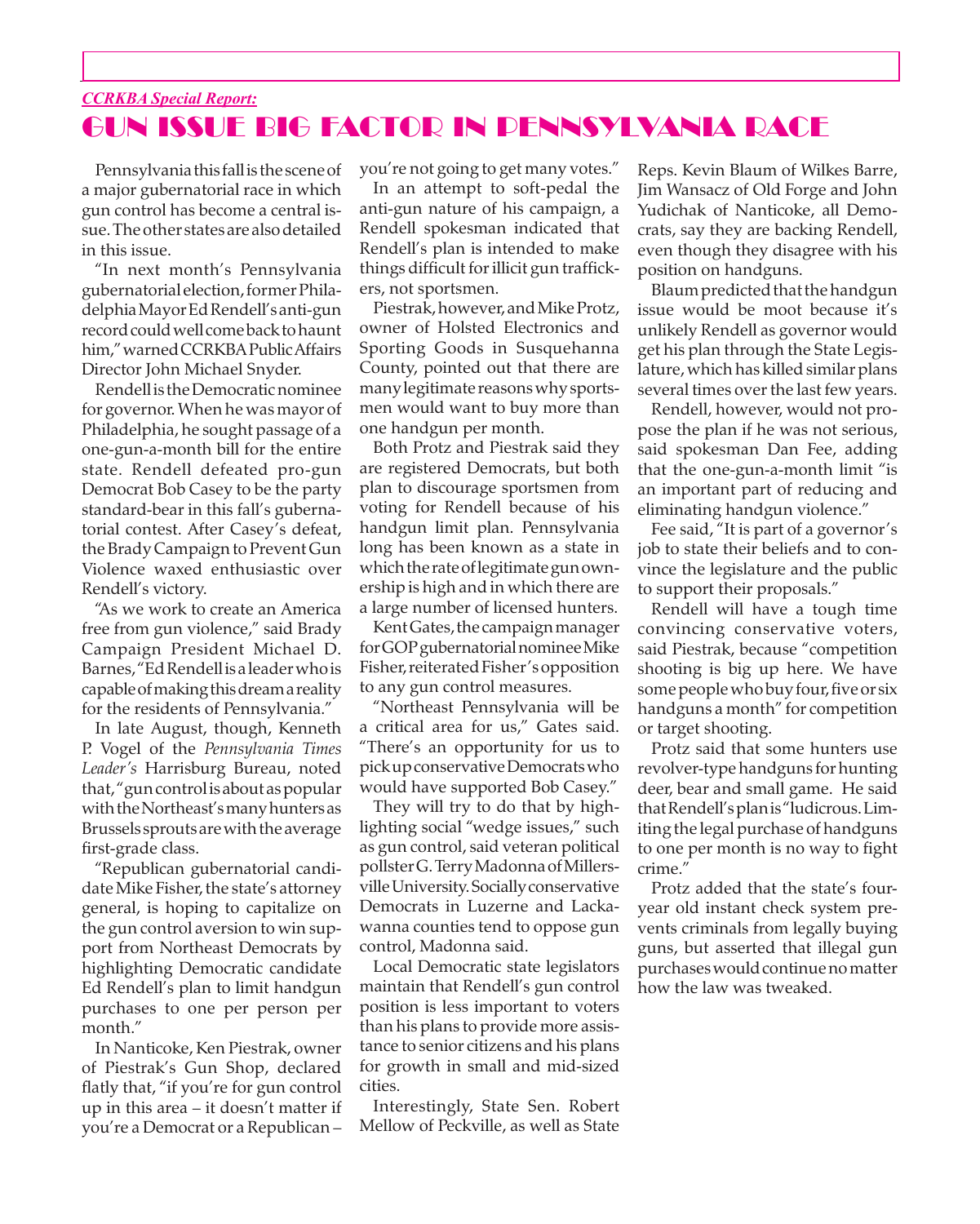## **CCRKBA LAUDS SENATE FOR COCKPIT GUNS**

The Citizens Committee for the Right to Keep and Bear Arms hailed passage last month of legislation in the U.S. Senate to allow guns in the cockpit.

CCRKBA was first to call for the arming of commercial airline pilots after the Sept. 11, 2001 terrorist attacks in New York City and Washington, D. C.

"This landmark legislation will provide a last line of defense for flight crews and passengers," said CCRKBA Chairman Alan M. Gottlieb. "The time for airline security halfmeasures passed the moment that first plane hit the Twin Towers one year ago. American travelers have a right to feel safe, and flight crews have a right to defend themselves and their airplanes."

The Senate bill, authored by Sen. Bob Smith of New Hampshire, passed 87-6, and was attached to legislation aimed at creating a new Cabinet agency to combat terrorism within U.S. borders. In July, the House of Representatives, by a vote of 310-113, passed a bill that would create a firearms training program for pilots who volunteer as special deputies.

CCRKBA's call for armed pilots was answered within days of the attack, with the introduction of the first of several aviation security bills. Other organizations, most notably the Airline Pilots Security Alliance, Air Line Pilots Association and Air Travelers Association, quickly followed CCRKBA's lead in pushing for armed pilots.

"Volunteer pilots, who go through training," Gottlieb said, "can provide one more layer of security against the kind of terrorist outrage that occurred last year. There may not be an air marshal on every flight, but you can bet every airplane has a pilot. Obviously, public sentiment and political momentum overwhelmingly support this idea, and it should become law."

CCRKBA Chairman Joe Waldron, meanwhile, congratulated the Bush Administration's policy reversal on armed pilots. He said a proposal to arm about 1,400 pilots in a "test program" is a good first step, but he hopes that program expands rapidly to allow all pilots the option of being trained and flying armed.

"If we are truly going to have safety in the skies," Waldron stated, "then we must allow all flight crews the choice of flying armed to provide a critical last line of defense against terrorists."

The *New York Times* condemned the developments in harsh terms, editorializing that, "Washington has done a startling and politically gutless turnabout on guns in the cockpit…

"President Bush must assert leadership here, and reassure travelers that neither politics nor a sense of helplessness has overtaken the federal effort to secure the skies. He should veto the gun measure if it reaches his desk. The reasons that his administration initially opposed arming the pilots are still sound."

Captain Tracy Price, chairman of the Airline Pilots Security Alliance, said he wants Transportation Secretary Norman Mineta fired for his opposition to the plan.

"Secretary Mineta's opposition to arming pilots is not based in reason," stated Capt. Price, "but is based upon an emotional and visceral aversion to firearms in the hands of anyone but federal agents."

# **CITIZEN AC-TION PROJECT**

The talk is over. This is the time for action. The mid-term election of 2002 is about to begin.

 The pundits and pollsters have spoken. Democrats will take control of the U.S. House of Representatives…no they won't, the Republicans will pick up some seats. Republicans will regain control of the U.S. Senate… or they won't. Basically, the "experts" are all over the map on this one. It could go either way. And there is still time for an "October surprise" to tip the balance in favor of either party.

 Absentee ballots will be going in the mail in many states starting around Oct. 20. Citizens will be voting almost as you read this. There are still critical tasks to be accomplished, things that can be done to sway the outcome of the election.

I won't ask if you are registered to vote. If you've read this far, I know you are. But what about your family members? Co-workers? Shooting buddies?

 If you've requested an absentee/mail-in ballot, great! Absentee voters are twice as likely to vote as those who wait to go to the pollsonElectionDay.Checkwithyourfriends and co-workers. If they've got an absentee ballot, talk with them; make sure they know who the pro-gun candidates are. Make sure they actually mail that ballot in!

 As Election Day approaches, consider again giving an hour or two to your local progun candidate(s). Help with a phone bank, or a last minute envelope stuffing party.

 On Election Day – Tuesday, Nov. 5 – the FIRST thing to do is VOTE. Leave home a little early, and vote on the way IN to work, not on the way home. Make sure YOUR vote is counted. Then ask your family, friends and co-workers if they've voted. Offer to give them a lift to the polls if that's what it takes. Maybe you can take an hour or two off to volunteer as a "taxi driver" for those who have no way to get to the polls (your candidate's volunteer coordinator will have a list). Or maybe you can give up your lunch hour doing this critical task.

 "But that's only a couple of votes," or "My vote can't really count." Don't believe it. In every major election there are a couple of races that are decided by one or two or three votes, or maybe a dozen. Imagine the satisfaction you'll feel knowing that YOUR actions won the election!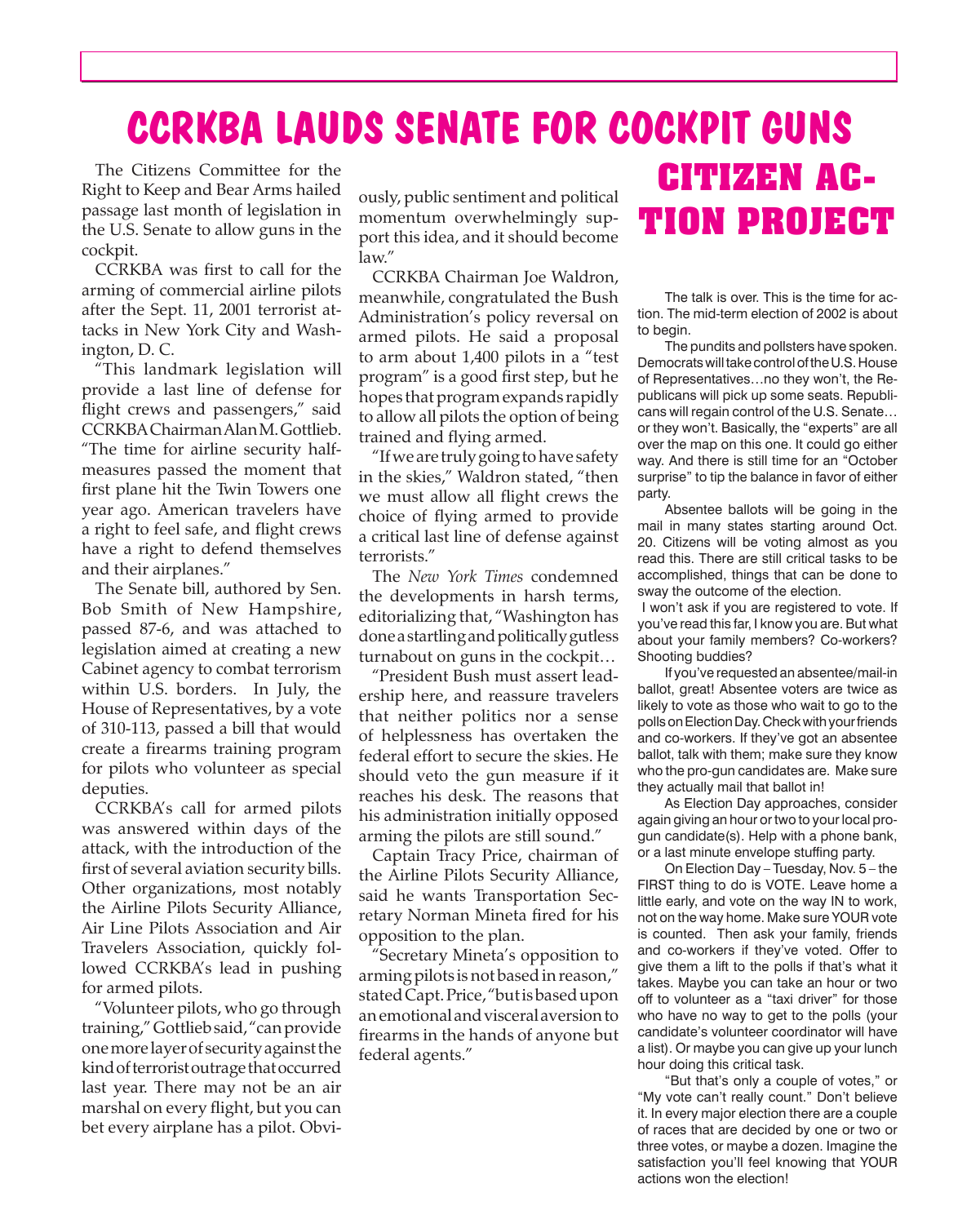## NIGER INNIS OF CORE EARNS CCRKBA AWARD

Niger Innis, national spokesman for the Congress of Racial Equality (CORE), is October's recipient of the CCRKBA Gun Rights Defender of the Month Award.

"It gives me great pleasure to nominate Niger for this Award," said John Michael Snyder, CCRKBA Public Affairs Director. "He is rendering great service on behalf of the individual Second Amendment civil right of law-abiding citizens to keep and bear arms."

Snyder continued, "In addition, he is a fellow graduate of Georgetown University, and it gives me an added boost to be able to nominate a fellow alumnus for the Award. He certainly deserves it."

 Snyder pointed to the importance of having spokespeople like Innis taking leadership positions in the gun rights battle. Innis is very effective in countering opposition to gun rights, Snyder observed.

Amplifying that point, nationallysyndicated columnist Richard Poe, also a CCRKBA Gun Rights award winner, made this point not long ago when he wrote, "with the NAACP (National Association for the Advancement of Colored People) suing gun manufacturers and Jesse Jackson stumping for stricter gun laws, black leaders seem to have fixed their crosshairs squarely on the Second Amendment. But not all African Americans are cheering them on.

"Niger Innis certainly isn't. Growing up in Harlem, Innis lost two brothers to gun-wielding killers. But these tragedies only deepened his conviction that an armed and vigilant citizenry is the best curb on lawlessness."

Poe also noted that, "Innis sees gun control as a slippery slope toward

outright gun confiscation. Loss of Second Amendment rights, he says, would leave both whites and blacks vulnerable to tyranny."

Innis has observed that, "Not every cop can be everywhere at all times…Decent men and women with families need to be able to defend themselves and their property. It's that simple.

"Traditionally," Innis continued, "when governments want to disenfranchise people, the first thing they do is disarm them. That was the case in Nazi Germany, when the Jews were disarmed. That was the case in the American South, after slavery."

Innis was born in the Bronx, NY on March 15, 1968. He graduated from Brooklyn Tech before going on to Georgetown University, where he earned a Bachelor of Science degree in Political Science in 1990. He now lives in Westchester, NY.

CORE, says Innis, seeks to establish, in practice, the inalienable right of all people to determine their own destiny, to decide for themselves what social and political organizations can operate in their best interest and to do so without gratuitous and inhibiting influence from those whose interest is diametrically opposed to theirs. He adds that the organization feels the most important fundamental freedom for all people is the right to govern themselves. If this simple ideal can be realized, Innis says, then other necessary freedoms automatically will follow.

Niger believes that blacks are being suckered by some of their ultra-left leaders.

"The Jesse Jacksons and the NAACPs are mouthpieces of the liberal establishment and the gun prohibitionist crowd," he charges.

"They are not serving their constituents within the black community. They're serving their masters within the liberal Democratic party."

According to Innis, the individual right to keep and bear arms is a fundamental freedom. CORE, though, of all the major so-called civil rights organizations, is the only one defending it, he states.

Innis is the son of CORE National Chairman Roy Innis, a Life Member of the National Rifle Association and member of the NRA Board of Directors.

In addition to his role with CORE, Niger serves as Advisory Committee member of the National Center for Public Policy Research Project 21 and is a Founding Member of the Third Millennium, an organization dedicated to promoting young leaders that will focus on the problems facing the next generation.

In August, 1997, Innis served as a delegate for the 19th American-German Young Leaders Conference, sponsored by the American Council on Germany and Atlantik Brucke. He was selected along with 23 other Americans to travel to Hamburg, Germany to meet their German counterparts to discuss America's relationship with the European Union.

Niger's experience has led to several appearances as a civil rights activist on the Cable News Network (CNN), Fox News, CNBC's "Equal Time," and Bill Maher's "Politically Incorrect."

His radio appearances include "The Jim Bohannan Show" and "The Gil Cross Show." Innis has guest-hosted "The Bob Grant Show" and "The Barry Farber Show."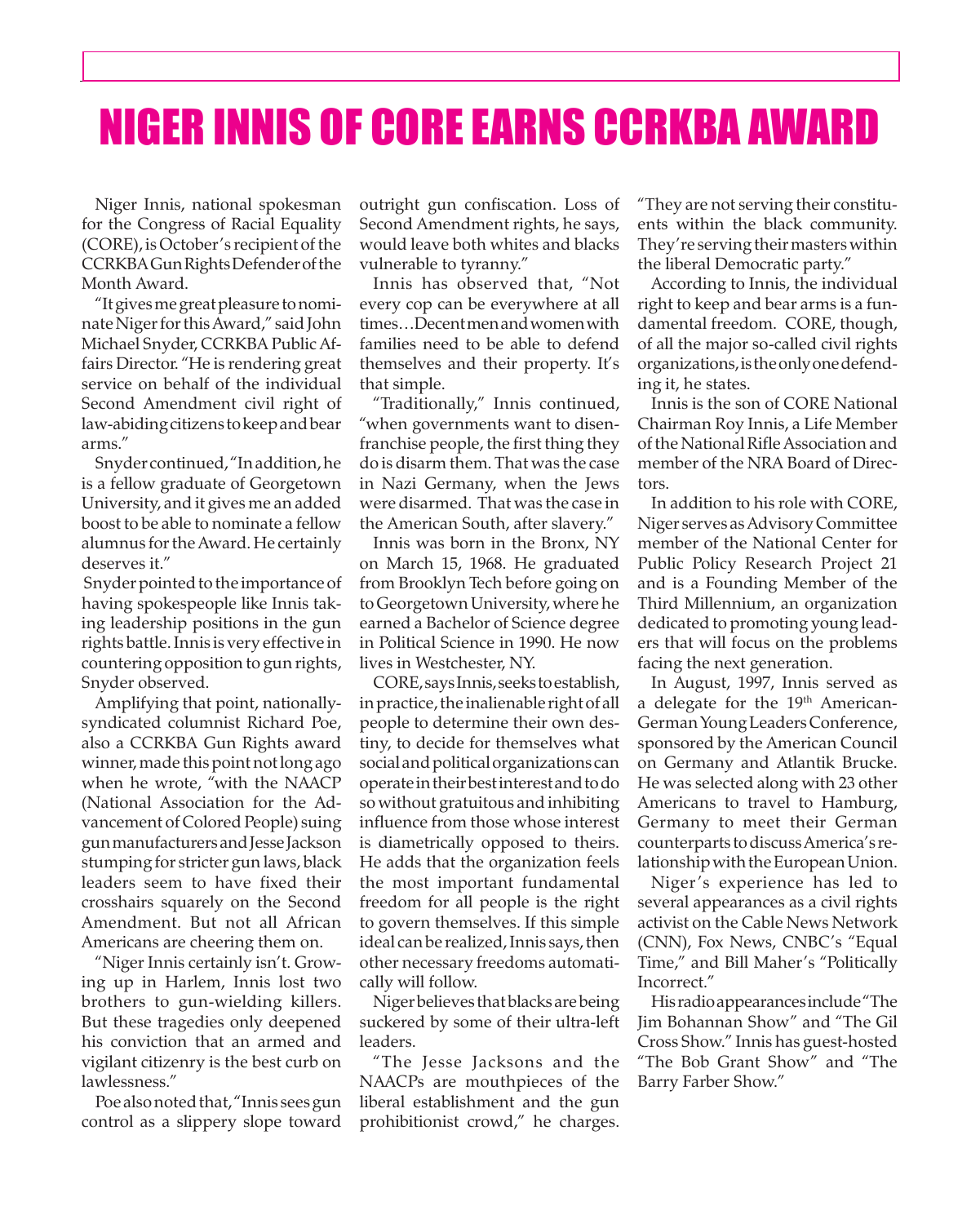The White House plans to ask Congress to consider moving BATF from the Treasury Department to the Justice Department, according to *The Washington Post*. The proposal follows the Bush Administration's decision to transfer two other large Treasury agencies, the U.S. Customs Service and the Secret Service, to the proposed Department of Homeland Security. BATF has about 5,000 employees and an annual budget of more than \$850 million.

 $\circledcirc$ 

 $\leftrightarrow$ 

 "People are afraid to fly because they see what a politically correct joke our airline security is," writes columnistPeggyNoonanin*The Wall Street Journal*. "Searching for every last toenail clipper, forcing 85-year old people with walkers to stand spread-eagledassomeoafishwandwielder in a blue jacket humiliates them – this is absurd and cowardly. Let's get coldly serious: Arm the pilots, fortify cockpits, man flights with marshals, and profile passengers. We don't have a transportation secretary who is willing to do these things. Someday when something terrible happens we'll wish we did. Why not coldly remove Norman Mineta now?"

 Virginia Attorney General Jerry Kilgore stated in an advisory opinion that the Virginia Department of Conservation and Recreation exceeded its authority when it prohibited the carrying of concealed handguns by holders of valid carry permits within

 $\leftrightarrow$ 

state parks. Kilgore noted that the VirginiaGeneralAssembly made explicit statements regarding the limits of carrying concealed handguns, prohibiting such carrying in places of worship, courthouses, schools, places licensed for on-premises alcohol beverage consumption, and such property as may be prohibited by the owner. He said the Department may no infer authority to change those limits.

The nation's violent crime rate fell 10 percent last year, continuing a trend observed since 1994, the Justice Department's Bureau of Justice Statistics (BJS) announced last month. During the last seven years, the annual violent crime rate decreased about 50 percent, from 52 violent victimizations per 1,000 U.S. residents age 12 or older in 1994 to 25 per thousand in 2001. Violent victimization and property crime rates in2001arethelowestrecorded since the National Crime Victimization Survey's inception in 1973. The number of criminal victimizations in 2001 was almost half that measured when the BJS survey commenced in 1973. There were an estimated 44 million personal and household crimes that year, compared to 24.2 million in 2001.

Nevada and Chris Cannon of Utah<br>introduced H.R. 5176, the proposed U.S. Reps. Jim Gibbons of Nevada and Chris Cannon of Utah Veterans' Heritage Firearms Act of 2002. Referred to the House Judiciary Committee, and the House Ways and Means Committee, the measure would allow veterans to keep the automatic firearms they brought home as souvenirs. The proposalwouldgiveveterans90days in which to register their firearms with BATF. In order to qualify, a member of the Armed Forces while stationed outsidethecontinentalUnitedStates must have acquired the guns before Oct. 31, 1968. The bill would allow family members to register firearms inherited from veterans.

The Arizona State Court of Appeals ruled recently that people who manufacture and sell guns that later are used to kill someone cannot be held liable. In a unanimous decision, the three-judge panel threw out the claimsofthefamiliesofthreeemployees of an East Side Pizza Hut who were shot to death during a 1999 robbery. The court rejected the families' contention that the defendants had a duty to have procedures designed to keep guns out of the hands of those who should not have them or foreseeably might commit a crime. The case involves the path of a firearm used in the slayings, a .40-caliber semiautomatic pistol from Glock, Inc., which manufactured it and sold it to Centerfire, Inc., a retail outlet. An appeal to the State Supreme Court is expected.